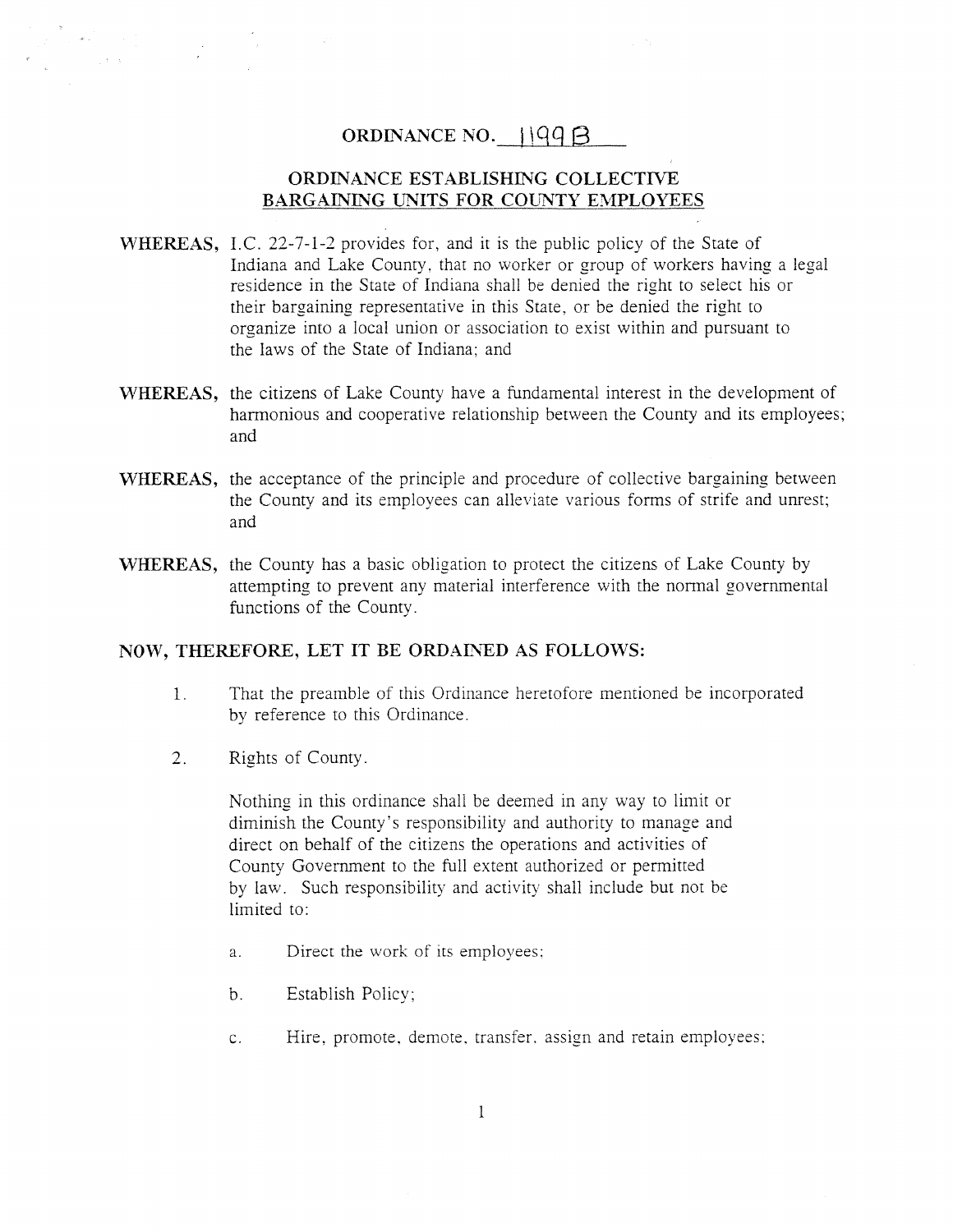- d. Suspend or discharge its employees in accordance with applicable law:
- e. Maintain the efficiency of public operations;
- f. Relieve its employees from duties because of lack or work or other legitimate reason: and
- g. Take any action necessary to carry out the mission of the department.
- 3. Representation and Collective Bargaining Unit.
	- A. Whenever <sup>a</sup> petition has been filed with the County Commissioners:
		- i. By an employee's organization alleging that thirty percen<sup>t</sup> (30%) of the full-time employees in an appropriate unit of County Government wish to be represented for collective bargaining by an exclusive representative, or assert that the designated exclusive representative is no longer the representative of the majority of employees in the unit; or
		- ii. By the County official or head of the unit of County Government alleging that one (1) or more employee's organizations have presented to it <sup>a</sup> claim to be recognized as the exclusive bargaining representative in an appropriate unit of County Government; or
		- iii. By an employee or group of employees alleging that thirty percent  $(30\%)$  of the full-time employees assert that the designated exclusive representative is no longer the representative of the majority of employees in the Unit of County Government.

the County Commissioners shall follow the procedures as outlined in this section.

B. The County Commissioners shall investigate the petition, and if it has reasonable cause to believe <sup>a</sup> question of representation exists, it shall provide for an appropriate hearing within thirty (30) days of the filing of the petition. If the County Commissioners find upon the record of the hearing <sup>a</sup> question of representation exists, it shall direct an election by secret ballot within thirty (30) days and shall certify the results within ten (10) days. An employees' organization will be certified as the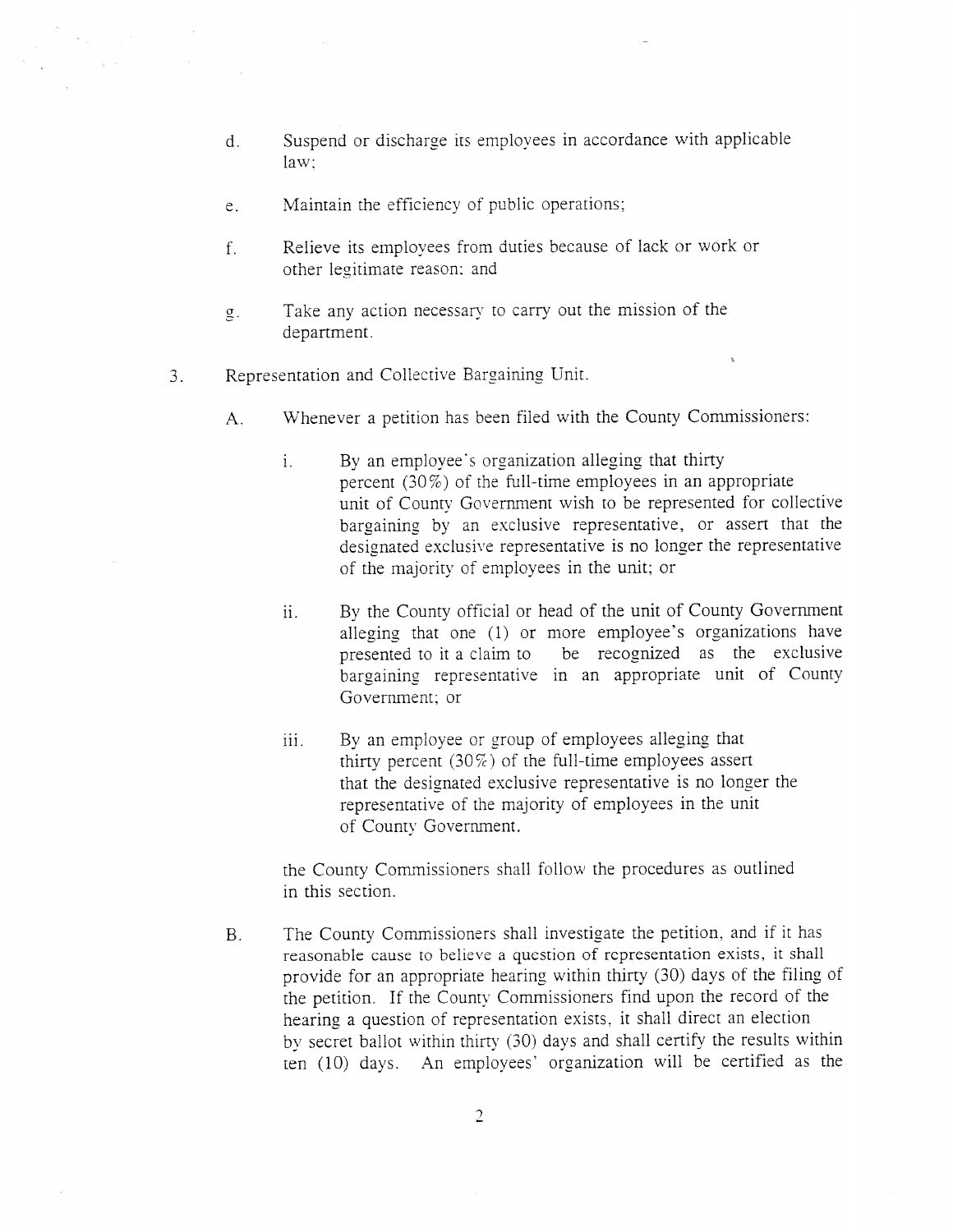collective bargaining unit if it received <sup>a</sup> majority of over fifty percent (50%) of the votes of the employees in the unit of County Government eligible to vote. The County Commissioners may set aside the vote and declare <sup>a</sup> new vote if it determines <sup>a</sup> free and untrammeled election was not conducted because of unfair labor practices.

- C. In the event more than one employee organization is seeking certification:
	- i. Only those employees' organizations which have been designated by more than ten percent  $(10\%)$  of the full-time employees in the unit of County Government eligible to vote shall be placed on the ballot;
	- ii. If after an election. one of the employees' organizations did not receive <sup>a</sup> majority of over fifty percent (50%) of the votes, but all the employees' organizations on the ballot, in the aggregate, did receive over fifty percent (50%) of the votes, of the full-time employees in the unit of County Government eligible to vote, <sup>a</sup> second election shall be held and only the employees' organization receiving the majority of the votes among all the employees' organizations shall remain on the ballot;
	- iii. If after an election the employees' organizations, in the aggregate, did not receive over fifty percent (50%) of the votes, of the full-time employees in the unit of County Government eligible to vote, no further election is required and no employees' organization shall he certified.
- D. An election shall not be held with any employees' organization or collective bargaining unit or with any subdivision thereof, with which <sup>a</sup> valid election has been held in the preceding twenty-four (24) month period.
- 4. Bargaining Unit.

Such factors as community of interest. wages. hours and other working conditions of the employees involved, the history of the collective bargaining, and the desires of the employees shall be considered in determining the appropriate unit for the purpose of collective bargaining.

In general. County employees without supervisory duties shall be included in <sup>a</sup> bargaining unit. County employees with supervisory duties. probationary employees, confidential employees and all other employees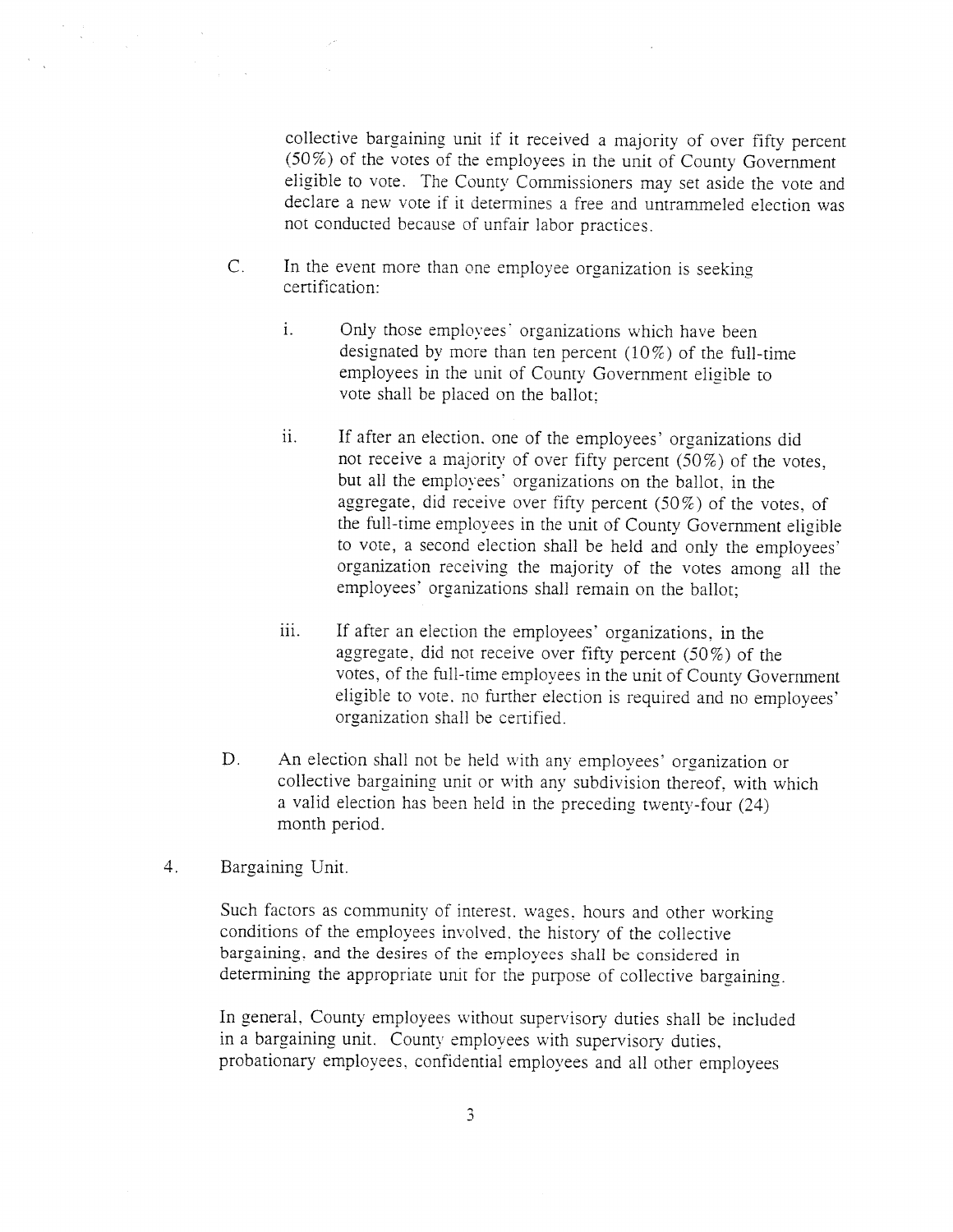## Paragraph 3 E.

# Existing Collective Bargaining Agreement.

In the event that at the adoption of this Ordinance, the County Commissioners have recognized or certified an employee organization as the exclusive representative of a unit of County government, the existing collective bargaining agreement with the employee organization shall remain in effect, and there shall be no election during the term of the agreement.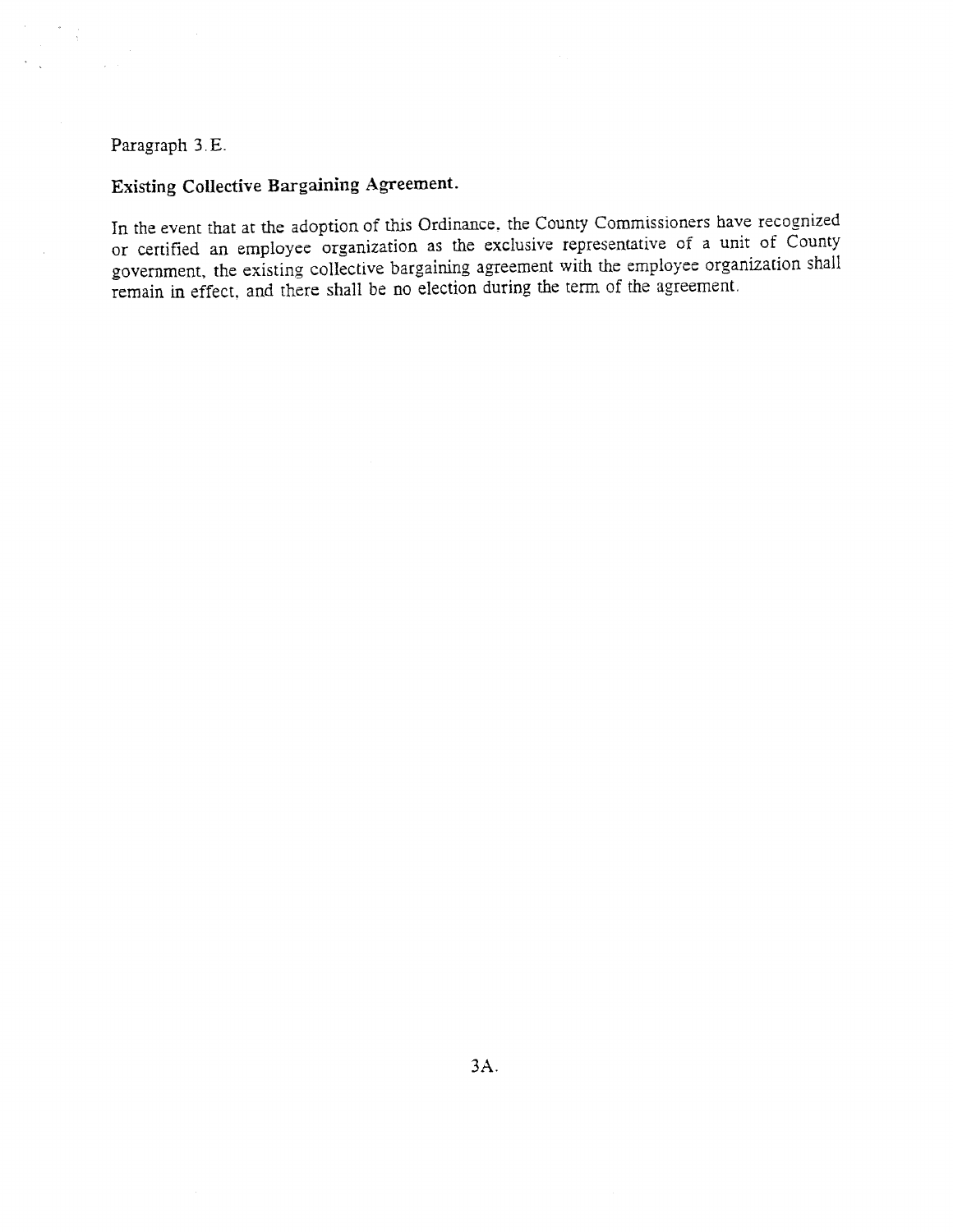shall not be included in the bargaining unit.

- A. Supervisory duties means the authority, in the interest of the County employer, to hire, transfer, suspend, lay off, recall, promote, discharge, assign, reward or discipline other employees. or the responsibility to direct other employees, or to adjust their grievances, or effectively to recommend such action, if in connection with the foregoing the exercise of such authority is not of <sup>a</sup> merely routine or clerical nature, but requires the use of independent judgment.
- B. Confidential employees means an employee whose unrestricted access to confidential personnel files or whose functional responsibilities or knowledge in connection with the issues involved in dealings between the employer and its employees would make his/her membership in an employee organization incompatible with his/her official duties.
- 5. Unfair Labor Practices.
	- A. It shall be an unfair labor practice for <sup>a</sup> County employer to:
		- i. Interfere with. restrain or coerce employees in the exercise of the rights to form, join, or assist employee organizations, to participate in collective bargaining with employers through representatives of their own choosing and to engage in other legal activities, individually, or in concert, for the purpose of establishing, maintaining or improving terms and conditions of employment;
		- ii. Dominate, interfere with or assist in the formation or administration of any employee's organization, or contribute financial or other suppor<sup>t</sup> to it; Provided <sup>a</sup> County employer shall not be prohibited from permitting employees to confer with him during working hours without loss of time or pay;
		- iii. Discriminate with regard to hiring or condition of employment to encourage or discourage membership in any employee's organization;
		- iv. Discharge or otherwise discriminate against an employee because he has filed <sup>a</sup> complaint. affidavit, petition or given any information or testimony under this ordinance;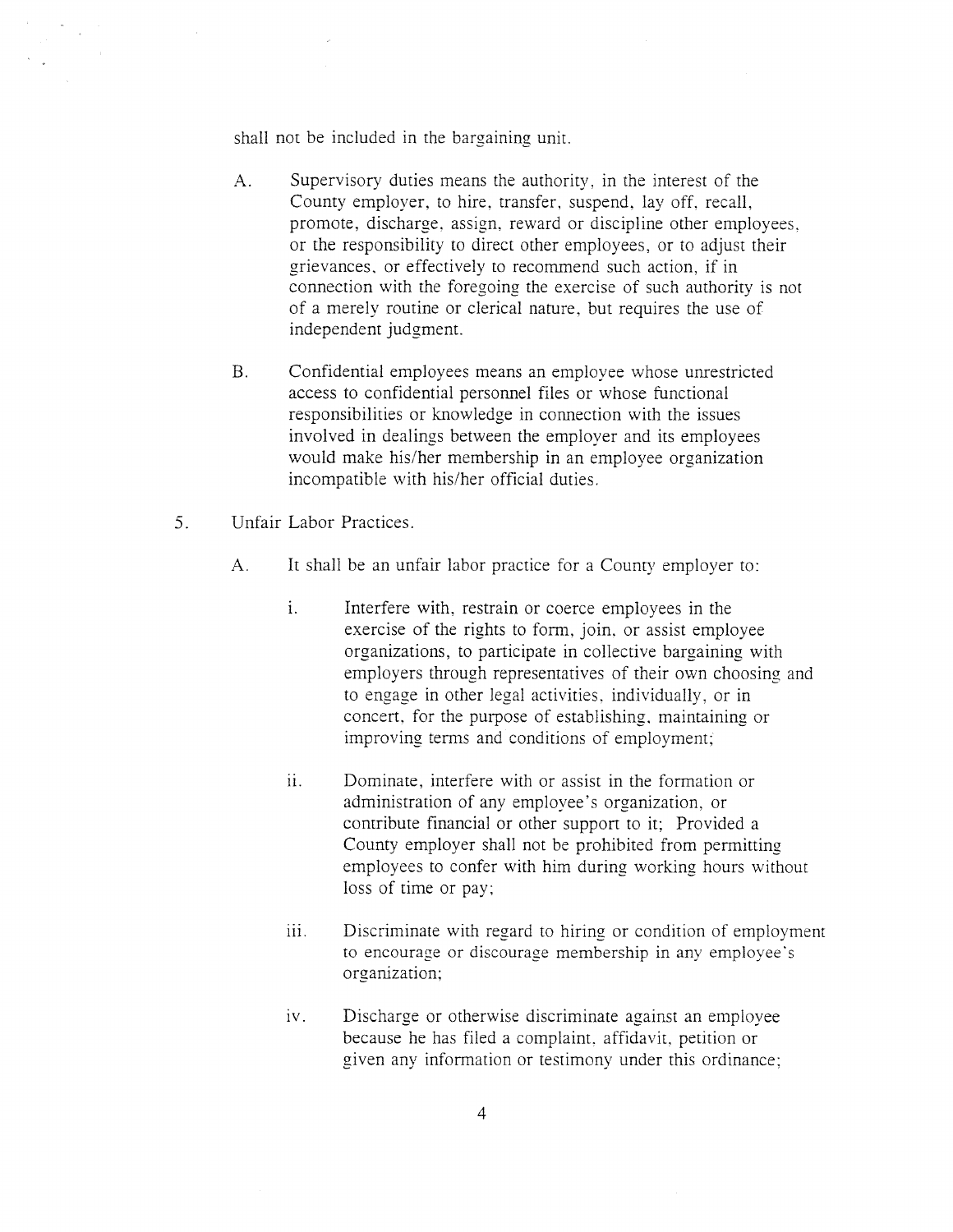- v. Refuse to bargain collectively in goo<sup>d</sup> faith with an exclusive representative, including <sup>a</sup> representative recognized under the circumstances of Section 3 of this ordinance; or
- vi. Fail or refuse to comply with any provision of this ordinance.
- B. It shall be an unfair labor practice for an employee's organization or its agents to:
	- i. Restrain or coerce employees in the exercise of the rights to form, join, or assist employee organizations, to participate in collective bargaining with County employers through representatives of their own choosing and to engage in other legal activities, individually, or in concert, for the purpose of establishing, maintaining or improving terms and conditions of employment.
	- ii. Restrain or coerce <sup>a</sup> County employer in the selection of his representative for the purpose of collective bargaining or the adjustment of grievances;
	- iii. Cause or attempt to cause an employer to discriminate against an employee in violation of Subsection (a)(3) of this Section:
	- iv. Refuse to bargain collectively in goo<sup>d</sup> faith with <sup>a</sup> County employer, if the employee's organization is the exclusive representative: or
	- v. Fails to refuses to comply with any provision of this Ordinance.
- 6. Issues Subject to Bargaining.

The employees' representative shall represen<sup>t</sup> the employees in the bargaining unit with respec<sup>t</sup> to bargaining on the following subjects only:

- A. Salary and pay schedules. including shift pay, overtime pay. holiday pay, clothing allowance, vacation schedules and accumulation. layoff procedures. grievance procedures, unscheduled duty pay. and the salary payable at each of the established steps of the step in grade paY:
- B. Group medical insurance, life insurance and false arrest insurance. provided that the selection of insurance carriers shall not be <sup>a</sup> subject of bargaining. With respec<sup>t</sup> to group insurance, the County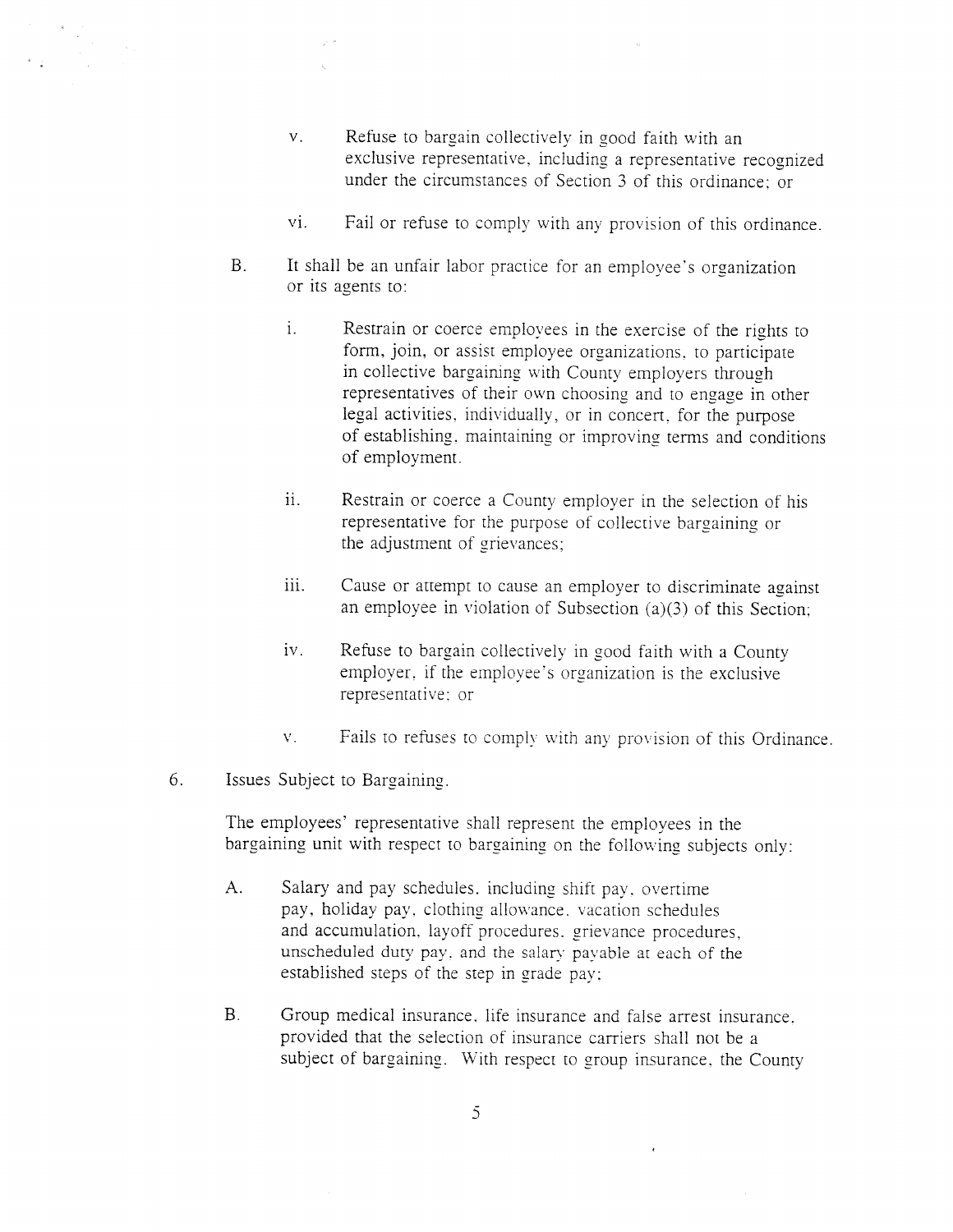shall not be obligated to bargain about any <sup>p</sup>lan or benefit that would cause or result in the existence of more than one group of County employees for group insurance purposes or more than one group insurance <sup>p</sup>lan among County employees.

- C. With respec<sup>t</sup> to grievance procedures, the County shall not be obligated to bargain about any procedure that would cause or result in the lessening or abrogation of the statutory authority of other County ordinances pertaining to safety.
- 7. Impasse and Advisory Mediation.
	- A. In the event the parties are unable to develop <sup>a</sup> collective bargaining agreemen<sup>t</sup> pursuan<sup>t</sup> to this ordinance, either party may declare an impasse has been reached and reques<sup>t</sup> advisory mediation. Upon such declaration and request, the parties shall as soon as possible reques<sup>t</sup> the Federal Mediation and Conciliation Service to assign <sup>a</sup> mediator or. in the alternative, the parties may reques<sup>t</sup> <sup>a</sup> list of five (5) mediators from which each party shall alternate in striking names until only one name is left, which person shall be the mediator. The recommendation and action of the mediator shall be advisory only and shall have no binding authority or effect on any of the parties. Any costs shall he shared equally by the parties.
	- B. The parties may mutually agree to any other method of selecting an advisory mediator provided such method is likely to result in the selection of an impartial and knowledgeable mediator.
- 8. Strikes.

 $\begin{array}{cc} \ast & \circ \\ & \circ \\ & \circ \end{array}$ 

- A. It is unlawful for any County employee, public employee organization. or any affiliate, including but not limited to state or national affiliates, to take par<sup>t</sup> in. assist, or advocate <sup>a</sup> strike, work stoppage. slowdowns, <sup>p</sup>icketing or interference with or departures from the performance of duties against <sup>a</sup> County employer.
- B. Any County employer may in an action at law, suit in equity or other property proceeding, take action against any public employee organization. any affiliate thereof, or any person aiding or abetting in any action specified in Subsection A of this Section. for redress of such unlawful act.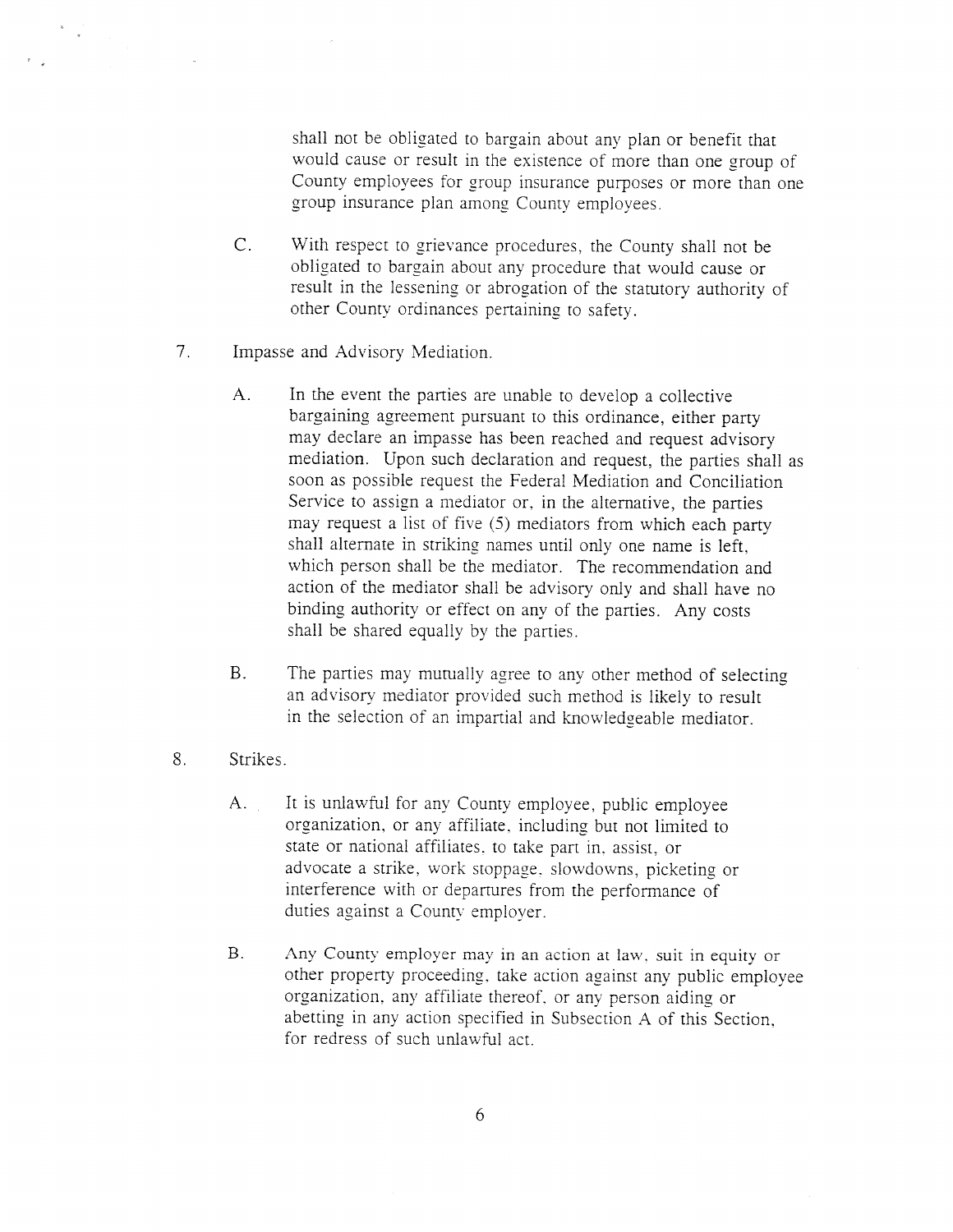- C. Where any exclusive representative engages in any action specified in Subsection A of this section. or aids or abets therein, it shall lost its dues deduction privilege for one (1) year.
- 9. Approval.

To be effective, collective bargaining agreements made pursuan<sup>t</sup> to this ordinance shall require approva<sup>l</sup> by the County Commissioners, County Council. or any other County Department designated by the County Commissioners or County Council. and the Indiana State Board of Tax Commissioners, where provided by law.

- 10. <sup>A</sup> collective bargaining agreemen<sup>t</sup> may not include provisions in conflict with:
	- A. Any right or benefit established by federal or state law;
	- B. County employer rights as defined in Section <sup>2</sup> of this Ordinance; or
	- C. County employee rights as defined in 5.A.i,
- 11. The County shall on receipt of the written authorization or an employee, deduct from the pay of that employee any fees designated or certified by the appropriate officer of an employees' organization, and shall remit those fees to the employees' organization: Provided, that if an exclusive representative has been designated. the employer may not entertain a written or oral authorization on behalf of any other employees' organization from an employee in the bargaining unit: Provided, further that any such assignment may be revoked on <sup>a</sup> sixty (60) day written notice to the employer.
- 12. This ordinance provides the exclusive mechanism by which the County. the employees' organization, and the employees in the bargaining unit shall carry out collective bargaining. The County shall not attempt to deal directly with the employees in the bargaining unit in lieu of collective bargaining. Such an attempt shall be deemed an act of bad-faith bargaining. The employee's organization and the employees in the bargaining unit shall not attempt to deal directly County representatives excep<sup>t</sup> for those representatives designated by the County responsible for collective bargaining under this ordinance.
- 13. Nothing in this Ordinance shall preemp<sup>t</sup> the rights, responsibilities, and duties of the Lake County Board of Commissioners with respec<sup>t</sup> to